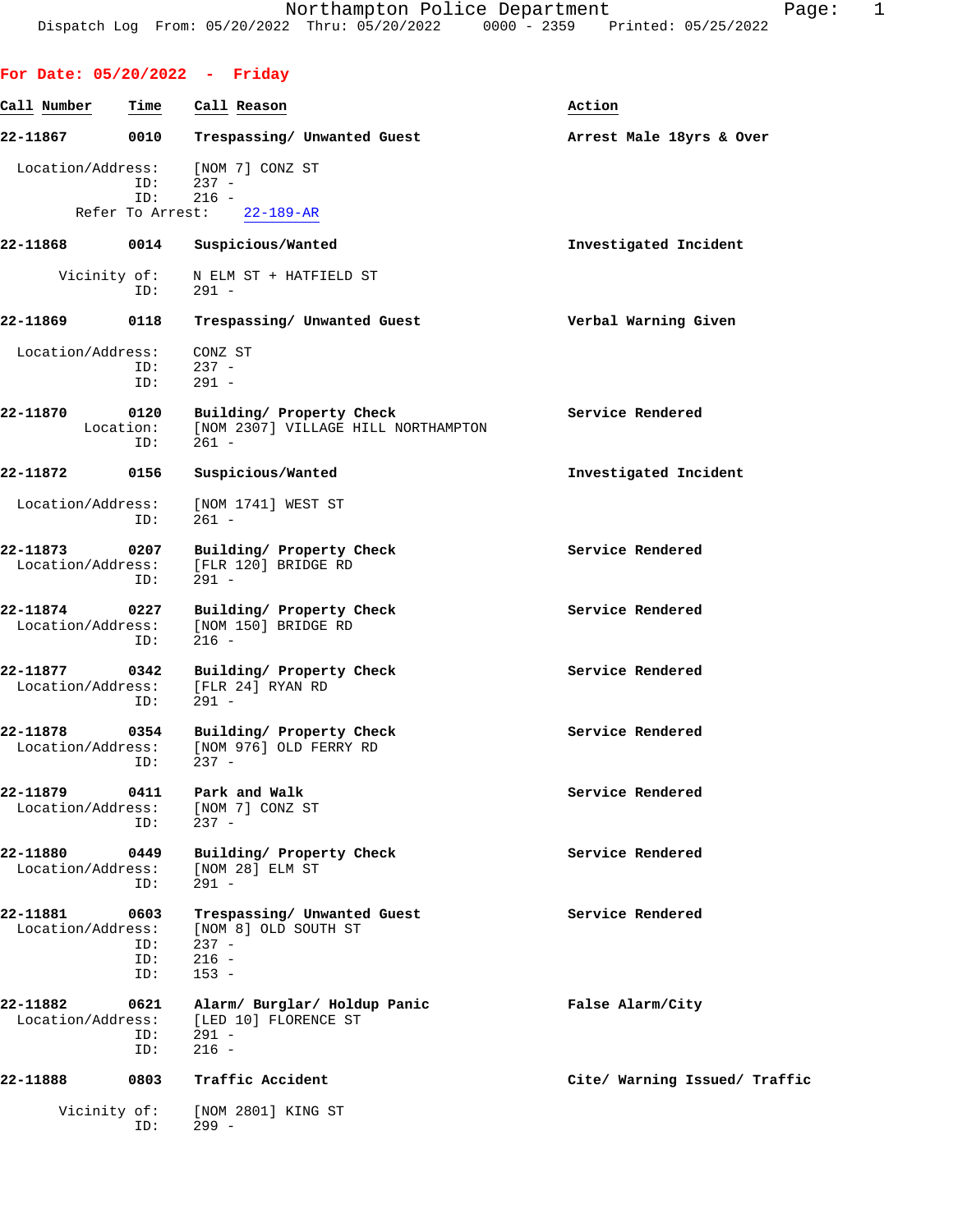|                               |                                               | Northampton Police Department<br>Dispatch Log From: 05/20/2022 Thru: 05/20/2022 | 2<br>Page:<br>$0000 - 2359$<br>Printed: 05/25/2022 |
|-------------------------------|-----------------------------------------------|---------------------------------------------------------------------------------|----------------------------------------------------|
|                               | Refer To Accident:                            | $189 -$<br>$22 - 159 - AC$                                                      |                                                    |
| 22-11889                      | 0813                                          | Harassment / Stalking                                                           | Investigated Incident                              |
| Location/Address:             | ID:<br>ID:                                    | [NOM 15] BRIDGE ST<br>$230 -$<br>$288 -$                                        |                                                    |
| 22-11891<br>Location/Address: | 0838<br>ID:                                   | Theft/ Larceny<br>[NOM 1113] MARKET ST<br>$300 -$                               | Report Done                                        |
|                               | Refer To Incident:                            | $22 - 984 - OF$                                                                 |                                                    |
| 22-11894<br>Location/Address: | 0910<br>ID:                                   | Traffic, Complaint/Hazard<br>[FLR 1239] N MAIN ST<br>$170 -$                    | Service Rendered                                   |
| 22-11896<br>Location/Address: | 0936<br>ID:                                   | Public Service<br>[NOM 2169] FRUIT ST<br>$299 -$<br>$189 -$                     | Report Done                                        |
|                               | Refer To Incident:                            | $22 - 985 - OF$                                                                 |                                                    |
| 22-11899                      | 1005                                          | Parking Violation                                                               | Cite/ Warning Issued/ Traffic                      |
| Location/Address:             |                                               | [NOM 92] HAMPTON AVE                                                            |                                                    |
| 22-11900                      | 1009                                          | City Ordinance Violation                                                        | Arrest Male 18yrs & Over                           |
| Location/Address:             | ID:<br>ID:<br>Refer To Arrest:                | [NOM 1192] BRIDGE ST<br>$230 -$<br>$288 -$<br>$22 - 190 - AR$                   |                                                    |
| 22-11901<br>Location/Address: | 1022<br>ID:                                   | Suspicious/Wanted<br>SCHOOL ST<br>$299 -$                                       | Report Done                                        |
|                               | Refer To Incident:                            | $189 -$<br>$22 - 986 - OF$                                                      |                                                    |
| 22-11903<br>Location/Address: | 1038<br>ID:<br>ID:                            | Public Service<br>[FLR] ACREBROOK DR<br>$126 -$<br>$170 -$                      | Service Rendered                                   |
| 22-11905<br>Location/Address: | 1056<br>ID:                                   | Animal<br>[HAT] KING ST<br>$427 -$                                              | Service Rendered                                   |
| 22-11908                      | 1141                                          | Animal                                                                          | Area Search Negative                               |
| Location/Address:             | ID:                                           | LAUREL PK<br>$427 -$                                                            |                                                    |
| 22-11909                      | 1151                                          | Traffic Enforcement/ Radar                                                      | Cite/ Warning Issued/ Traffic                      |
|                               | Location:                                     | [NOM 2444] CITY WIDE                                                            |                                                    |
|                               | ID:<br>ID:                                    | $208 -$<br>$208 -$                                                              |                                                    |
| 22-11910                      | 1152                                          | FIRE ALARM                                                                      | Investigated by N F D                              |
| Location/Address:             |                                               | [NOM 9] FRUIT ST                                                                |                                                    |
|                               | Fire Unit:<br>Fire Unit:<br>Fire Unit:<br>ID: | E3-Pumper-Engine 3<br>E2-Pumper-Engine 2<br>C4-Command-Car 4<br>$299 -$         |                                                    |
|                               | ID:                                           | $189 -$<br>$288 -$                                                              |                                                    |
|                               | ID:                                           | $230 -$                                                                         |                                                    |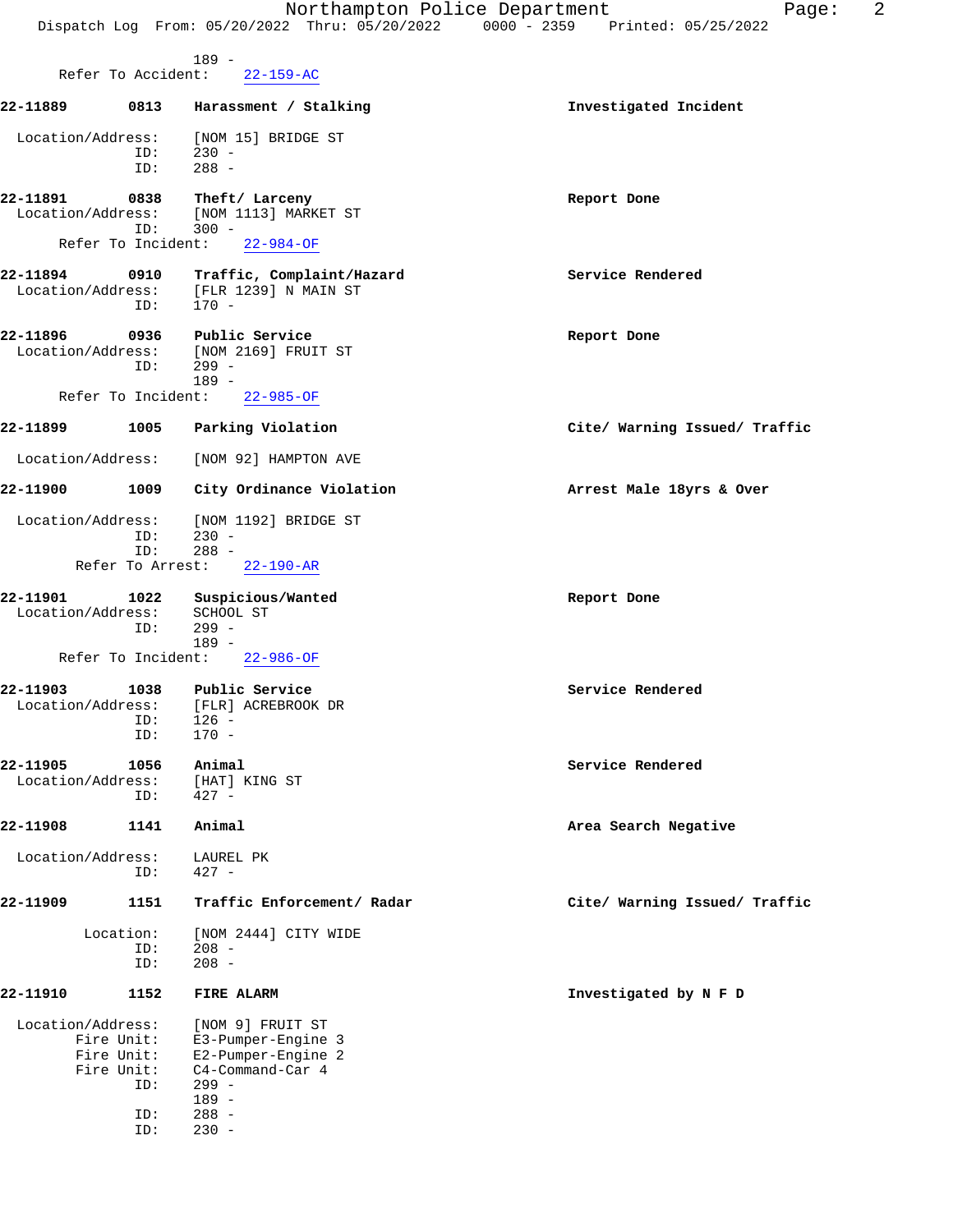| 22-11911<br>Location/Address:                       | 1209<br>ID:<br>ID:                                   | Alarm/ Burglar/ Holdup Panic<br>[NOM 844] MAIN ST<br>$230 -$<br>$288 -$                                                                                                                                                                                           | False Alarm              |
|-----------------------------------------------------|------------------------------------------------------|-------------------------------------------------------------------------------------------------------------------------------------------------------------------------------------------------------------------------------------------------------------------|--------------------------|
| 22-11912                                            | 1226                                                 | Traffic, Complaint/Hazard                                                                                                                                                                                                                                         | Investigated Incident    |
| Location/Address:                                   | ID:                                                  | [LED 18] HAYDENVILLE RD<br>$170 -$                                                                                                                                                                                                                                |                          |
| 22-11913                                            | 1230                                                 | Disturbance                                                                                                                                                                                                                                                       | Area Search Negative     |
| Location/Address:                                   | ID:<br>ID:                                           | [NOM 933] MAIN ST<br>$288 -$<br>$230 -$                                                                                                                                                                                                                           |                          |
| 22-11916<br>Location/Address:<br>Fire Unit:         | 1243<br>ID:<br>EMS Unit:<br>ID:<br>ID:<br>ID:<br>ID: | Medical Emergency<br>[NOM 1442] RANDOLPH PL<br>$230 -$<br>E2-Pumper-Engine 2<br>A04-Fire Ambulance<br>$288 -$<br>$243 -$<br>$270 -$<br>$230 -$<br>Refer To Incident: 22-989-OF<br>Additional Activity: 05/20/2022 1447 Staples - 5088, Jeffrey Patrol 0 Hrs 3 Min | Report Done              |
| 22-11918                                            | 1250                                                 | Traffic, Complaint/Hazard                                                                                                                                                                                                                                         | Service Rendered         |
| Vicinity of:                                        | ID:                                                  | MAIN ST + STRONG AVE<br>$126 -$                                                                                                                                                                                                                                   |                          |
| 22-11919<br>Location/Address:                       | 1253<br>ID:                                          | Public Service<br>[NOM 76] ELM ST<br>$170 -$                                                                                                                                                                                                                      | Service Rendered         |
| 22-11921                                            | 1325                                                 | Disturbance                                                                                                                                                                                                                                                       | Investigated Incident    |
| Location/Address:<br>Refer To Incident:             | ID:<br>ID:<br>EMS Unit:                              | [FLR 455] OAK ST<br>$126 -$<br>170 -<br>A03-Fire Ambulance<br>$22 - 987 - OF$                                                                                                                                                                                     |                          |
| 22-11922                                            | 1335                                                 | Traffic Accident                                                                                                                                                                                                                                                  | Investigated Incident    |
| Vicinity of:                                        | ID:                                                  | [NOM 789] BRIDGE ST<br>$299 -$<br>$189 -$                                                                                                                                                                                                                         |                          |
| 22-11926<br>Location/Address:                       | 1417<br>ID:                                          | Traffic Control<br>[NOM 1942] LOCUST ST<br>$170 -$                                                                                                                                                                                                                | Service Rendered         |
| 22-11927<br>Location/Address:<br>Refer To Accident: | 1507<br>ID:                                          | Traffic Accident<br>[FLR] FLORENCE RD + WESTHAMPTON RD<br>$298 -$<br>$22 - 160 - AC$                                                                                                                                                                              | Report Done              |
| 22-11928                                            | 1516                                                 | Disturbance                                                                                                                                                                                                                                                       | Arrest Male 18yrs & Over |
| Location/Address:                                   | ID:<br>ID:<br>EMS Unit:<br>ID:<br>Refer To Arrest:   | [FLR 455] OAK ST<br>$203 -$<br>199 -<br>A04-Fire Ambulance<br>$203 -$<br>22-191-AR                                                                                                                                                                                |                          |
| 22-11930<br>Location/Address:                       | 1525                                                 | Public Service, Check Welfare<br>[FLR 247] MAIN ST                                                                                                                                                                                                                | Service Rendered         |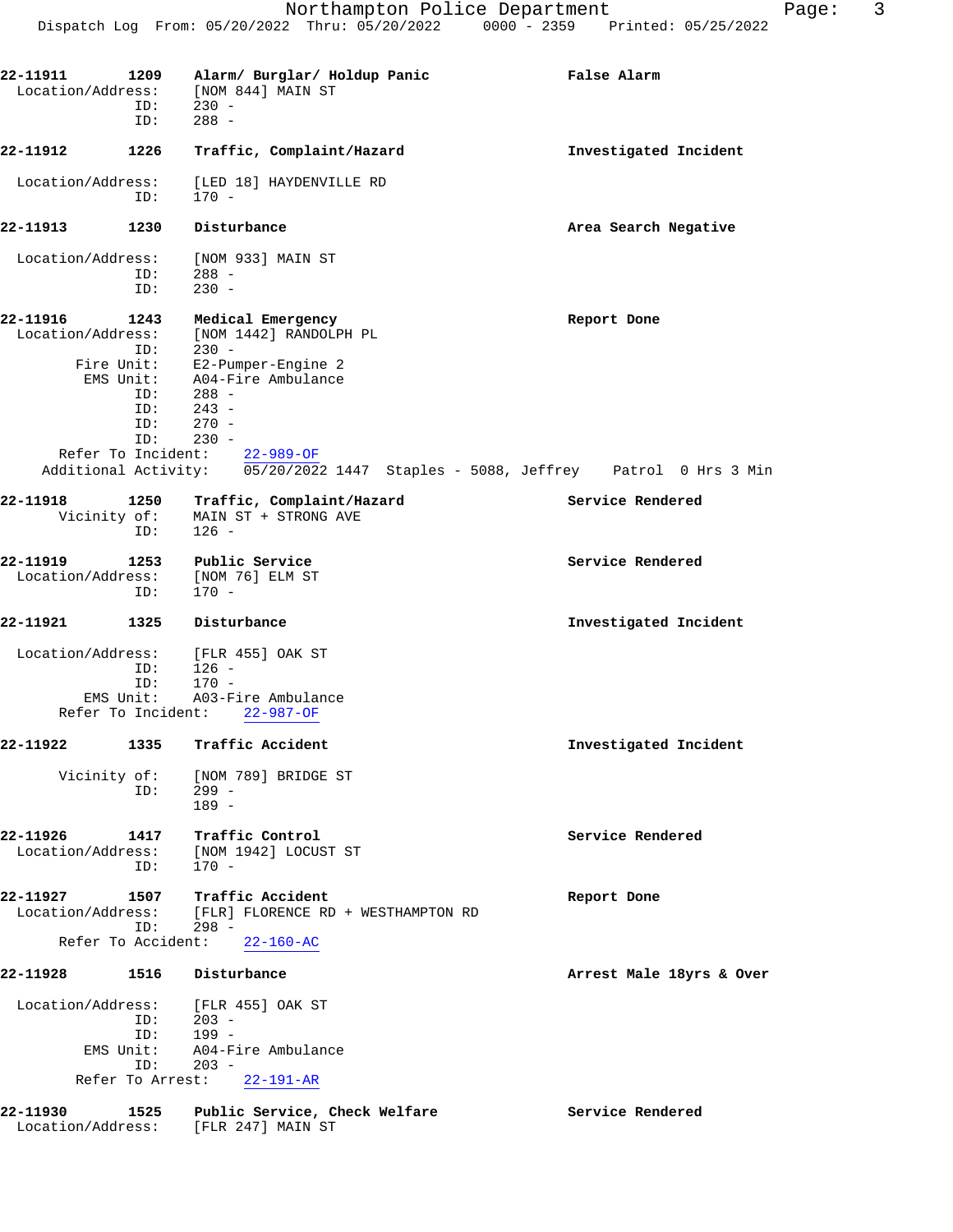|                                |                           | Northampton Police Department<br>Dispatch Log From: 05/20/2022 Thru: 05/20/2022 0000 - 2359 Printed: 05/25/2022           |                       | Page: | 4 |
|--------------------------------|---------------------------|---------------------------------------------------------------------------------------------------------------------------|-----------------------|-------|---|
| EMS Unit:<br>EMS Unit:         | ID:<br>ID:                | A03-Fire Ambulance<br>$210 -$<br>$290 -$<br>A04-Fire Ambulance                                                            |                       |       |   |
| 22-11929<br>Location/Address:  |                           | 1526 Parking Violation<br>STATE ST                                                                                        | Vehicle Towed         |       |   |
| 22-11932                       | 1600<br>ID:               | Park and Walk<br>Location/Address: [NOM 933] MAIN ST<br>$290 -$                                                           | Service Rendered      |       |   |
| 22-11936<br>Refer To Incident: | 1622<br>ID:<br>ID:<br>ID: | Public Service, Check Welfare<br>Location/Address: [NOM 1695] WEST ST<br>$210 -$<br>$290 -$<br>$203 -$<br>$22 - 991 - OF$ | Report Done           |       |   |
| 22-11938                       | 1704                      | Traffic Accident                                                                                                          | Investigated Incident |       |   |
|                                | ID:<br>ID:                | Location/Address: [NOM 2856] BRIDGE ST<br>$298 -$<br>$298 -$<br>Refer To Accident: 22-161-AC                              |                       |       |   |
| 22-11941                       | ID:<br>ID:<br>ID:         | 1713 Alarm/ Burglar/ Holdup Panic<br>Location/Address: [NOM 386] PLEASANT ST<br>STACK -<br>$290 -$<br>$210 -$             | False Alarm/City      |       |   |
| 22-11945                       | ID:                       | 1803 Park and Walk<br>Location/Address: [NOM 7] CONZ ST<br>$290 -$                                                        | Service Rendered      |       |   |
| 22-11946                       | 1804                      | Disturbance                                                                                                               | Investigated Incident |       |   |
|                                | ID:<br>ID:                | Location/Address: [NOM 933] MAIN ST<br>$203 -$<br>$210 -$                                                                 |                       |       |   |
| 22-11947                       |                           | 1809 Suspicious/Wanted                                                                                                    | Investigated Incident |       |   |
| Location/Address:              | ID:<br>ID:<br>ID:         | [FLR] FEDERAL ST<br>$243 -$<br>$203 -$<br>$203 -$                                                                         |                       |       |   |
| 22-11949                       | 1910                      | Traffic, Complaint/Hazard                                                                                                 | Area Search Negative  |       |   |
| Location/Address:              | ID:<br>ID:<br>ID:         | [FLR] FLORENCE RD + MAPLE RIDGE RD<br>$203 -$<br>STACK -<br>$298 -$                                                       |                       |       |   |
| 22-11957                       | 2118<br>ID:<br>ID:        | Alarm/ Burglar/ Holdup Panic<br>Location/Address: [NOM 169] N KING ST<br>$298 -$<br>$210 -$                               | False Alarm           |       |   |
| 22-11958<br>Location/Address:  | ID:                       | 2150 Park and Walk<br>MAIN ST<br>$290 -$                                                                                  | Service Rendered      |       |   |
| 22-11959<br>Location/Address:  | 2150<br>ID:<br>ID:        | Alarm/ Burglar/ Holdup Panic<br>[NOM 169] N KING ST<br>$199 -$<br>$210 -$                                                 | False Alarm           |       |   |
| 22-11960                       | 2200                      | Suspicious/Wanted                                                                                                         | Investigated Incident |       |   |